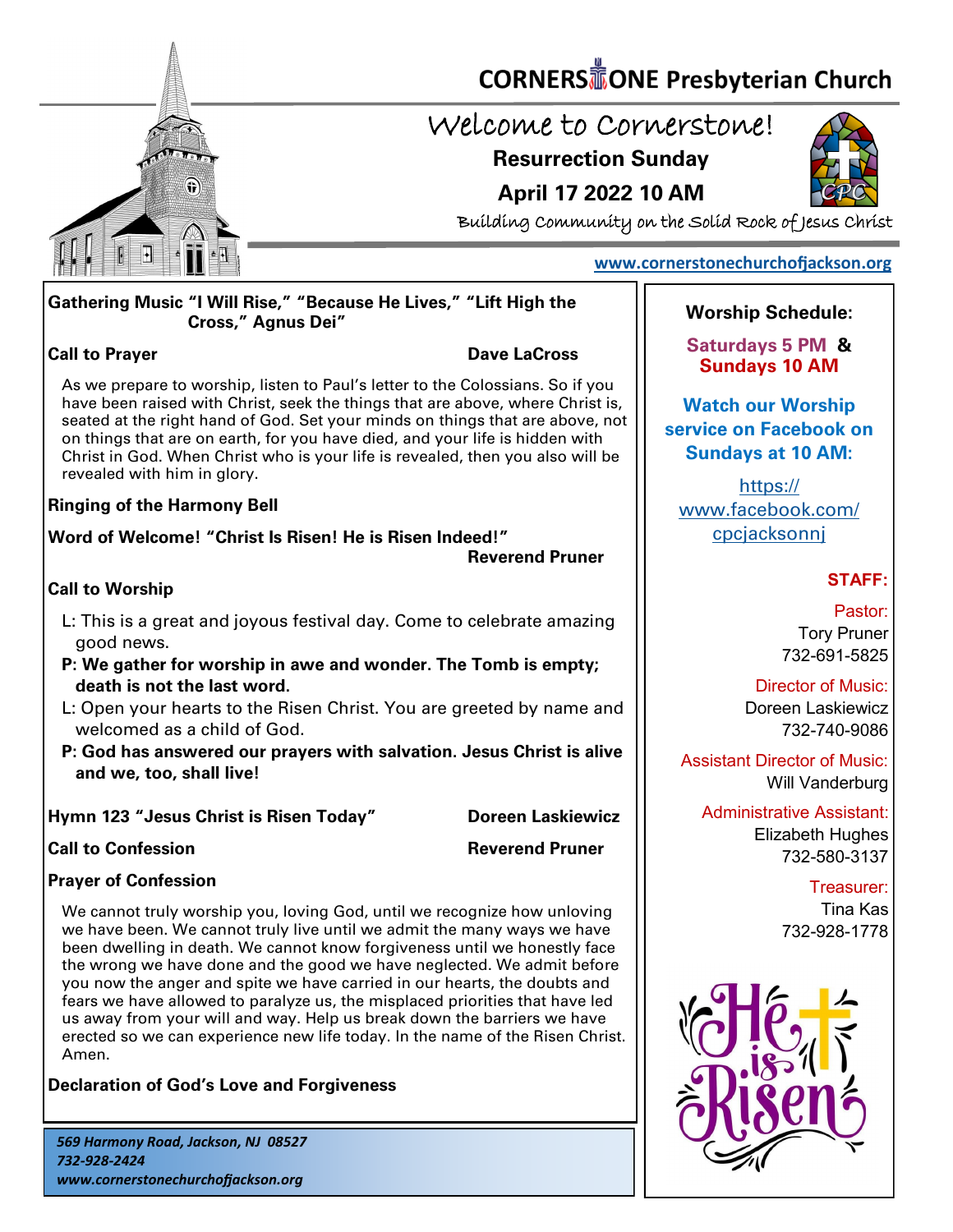

*www.cornerstonechurchofjackson.org*

# **CORNERS** TONE Presbyterian Church

Welcome to Cornerstone!

**Resurrection Sunday**





Building Community on the Solid Rock of Jesus Christ

#### **www.cornerstonechurchofjackson.org**

| Ritual of Friendship (print your name in Friendship Pad)                |                        |                                                                                                                                                                                                                                                            |
|-------------------------------------------------------------------------|------------------------|------------------------------------------------------------------------------------------------------------------------------------------------------------------------------------------------------------------------------------------------------------|
| <b>Announcements</b>                                                    |                        | <b>Saturday Worship Leader(s):</b><br><b>Laura Stone</b>                                                                                                                                                                                                   |
| <b>Praise Song "Firm Foundation"</b>                                    |                        | <b>Sunday Worship Leader(s):</b>                                                                                                                                                                                                                           |
|                                                                         |                        | <b>David LaCross</b>                                                                                                                                                                                                                                       |
| <b>Children's Message</b>                                               |                        | <b>Fred VanLooy</b>                                                                                                                                                                                                                                        |
| Joys & Concerns<br>Prayers of the People and the Lord's Prayer          | <b>Reverend Pruner</b> | <b>Our Thanks to our Elders as</b><br><b>Members of our Session</b>                                                                                                                                                                                        |
| Please email pastor@cornerstonechurchofjackson with prayer<br>requests. |                        | 2022: Jim Foster, Deborah<br>LaCross, Fred VanLooy,                                                                                                                                                                                                        |
| Hymn 106 "Alleluia, Alleluia"                                           |                        | Linda Van Melis                                                                                                                                                                                                                                            |
| Old Testament Scripture: Psalm 22:25-31                                 |                        | 2023: Gail Carlson, Elizabeth                                                                                                                                                                                                                              |
| <b>Offering</b>                                                         | <b>Dave LaCross</b>    | Hughes, Tina Kas,<br>Allyson Moyer                                                                                                                                                                                                                         |
| Visit our website to learn more about how you can give.                 |                        | 2024: Steven DeLuca, Megan                                                                                                                                                                                                                                 |
| <b>Response "Give Thanks"</b>                                           |                        | LaFontaine, Kathe<br>Morrison, Lisa Palmeri                                                                                                                                                                                                                |
| <b>Prayer of Dedication</b>                                             |                        | <b>Our Board of Deacons -</b>                                                                                                                                                                                                                              |
| <b>New Testament Scripture: Matthew 28:1-10</b>                         | <b>Reverend Pruner</b> | thank you for your service!                                                                                                                                                                                                                                |
| <b>Sermon "The Greatest Earth Shattering News!"</b>                     | <b>Reverend Pruner</b> | 2022: MaryAnn White, Kellie<br>Pushko, Sean Kas (youth)                                                                                                                                                                                                    |
| Hymn 122 "Thine is the Glory!"                                          |                        | 2023: Barbara Dougherty,                                                                                                                                                                                                                                   |
| <b>Benediction</b>                                                      | <b>Reverend Pruner</b> | <b>Nancy Foster</b>                                                                                                                                                                                                                                        |
|                                                                         |                        | 2024: Diane DeLuca, Sueli Paes<br>de Barros                                                                                                                                                                                                                |
| <b>Announcements</b>                                                    |                        | <b>MISSION STATEMENT</b>                                                                                                                                                                                                                                   |
| (click to open)                                                         |                        | We the people of<br>Cornerstone are a part of<br>God's Grand Adventure to:<br>ground our lives on the solid<br>rock of Jesus Christ, build<br>up each other in love<br>through prayer, words and<br>deeds, and to create God's<br>community in Jackson and |
| 569 Harmony Road, Jackson, NJ 08527<br>732-928-2424                     |                        | beyond.                                                                                                                                                                                                                                                    |